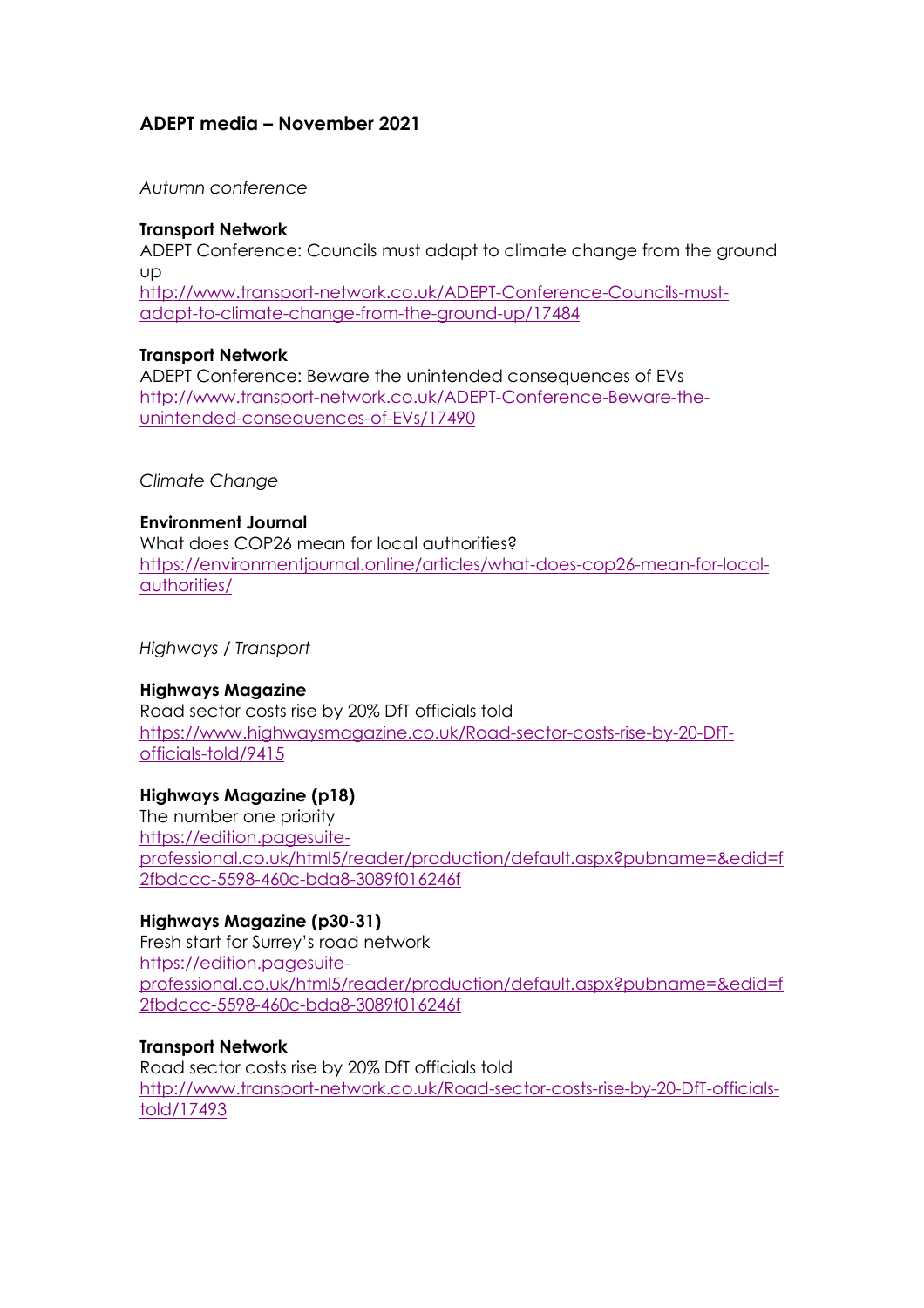#### *NTM conference*

## **Highways Magazine (p22)**

Safer streets, better communities [https://edition.pagesuite](https://edition.pagesuite-professional.co.uk/html5/reader/production/default.aspx?pubname=&edid=f2fbdccc-5598-460c-bda8-3089f016246f)[professional.co.uk/html5/reader/production/default.aspx?pubname=&edid=f](https://edition.pagesuite-professional.co.uk/html5/reader/production/default.aspx?pubname=&edid=f2fbdccc-5598-460c-bda8-3089f016246f) [2fbdccc-5598-460c-bda8-3089f016246f](https://edition.pagesuite-professional.co.uk/html5/reader/production/default.aspx?pubname=&edid=f2fbdccc-5598-460c-bda8-3089f016246f)

*Live Labs*

## **Highways News**

Highways Voices 43 – ADEPT Live Labs with Giles Perkins <https://highways-news.com/?s=ADEPT>

## **Highways Magazine**

DfT considering zero carbon Live Labs 2 [https://www.highwaysmagazine.co.uk/DfT-considering-zero-carbon-Live-](https://www.highwaysmagazine.co.uk/DfT-considering-zero-carbon-Live-Labs-2/9405)[Labs-2/9405](https://www.highwaysmagazine.co.uk/DfT-considering-zero-carbon-Live-Labs-2/9405)

#### **Reading.co.uk**

Reading Residents Encouraged To Download New Health and Travel App [https://www.reading.co.uk/reading-residents-encouraged-to-download](https://www.reading.co.uk/reading-residents-encouraged-to-download-new-health-and-travel-app/)[new-health-and-travel-app/](https://www.reading.co.uk/reading-residents-encouraged-to-download-new-health-and-travel-app/)

#### **Transport Network**

ADEPT hosts Live Labs finale for groundbreaking trials [http://transport-network.co.uk/ADEPT-hosts-Live-Labs-finale-for](http://transport-network.co.uk/ADEPT-hosts-Live-Labs-finale-for-groundbreaking-trials/17458)[groundbreaking-trials/17458](http://transport-network.co.uk/ADEPT-hosts-Live-Labs-finale-for-groundbreaking-trials/17458)

## **Transport Xtra**

NR Live Lab's innovative approach set to enhance travel in the West Midlands [https://www.transportxtra.com/publications/local-transport](https://www.transportxtra.com/publications/local-transport-today/news/70135/nr-live-lab-s-innovative-approach-set-to-enhance-travel-in-the-west/)[today/news/70135/nr-live-lab-s-innovative-approach-set-to-enhance-travel](https://www.transportxtra.com/publications/local-transport-today/news/70135/nr-live-lab-s-innovative-approach-set-to-enhance-travel-in-the-west/)[in-the-west/](https://www.transportxtra.com/publications/local-transport-today/news/70135/nr-live-lab-s-innovative-approach-set-to-enhance-travel-in-the-west/)

*Planning*

## **The Planner**

Government urged to consider climate crisis in all planning decisions [https://www.theplanner.co.uk/news/government-urged-to-consider-climate](https://www.theplanner.co.uk/news/government-urged-to-consider-climate-crisis-in-all-planning-decisions)[crisis-in-all-planning-decisions](https://www.theplanner.co.uk/news/government-urged-to-consider-climate-crisis-in-all-planning-decisions)

#### **Planning (paywall)**

Planning Awards 2022 to recognise housing delivery and affordability [https://www.planningresource.co.uk/article/1732126/planning-awards-2022](https://www.planningresource.co.uk/article/1732126/planning-awards-2022-recognise-housing-delivery-affordability) [recognise-housing-delivery-affordability](https://www.planningresource.co.uk/article/1732126/planning-awards-2022-recognise-housing-delivery-affordability)